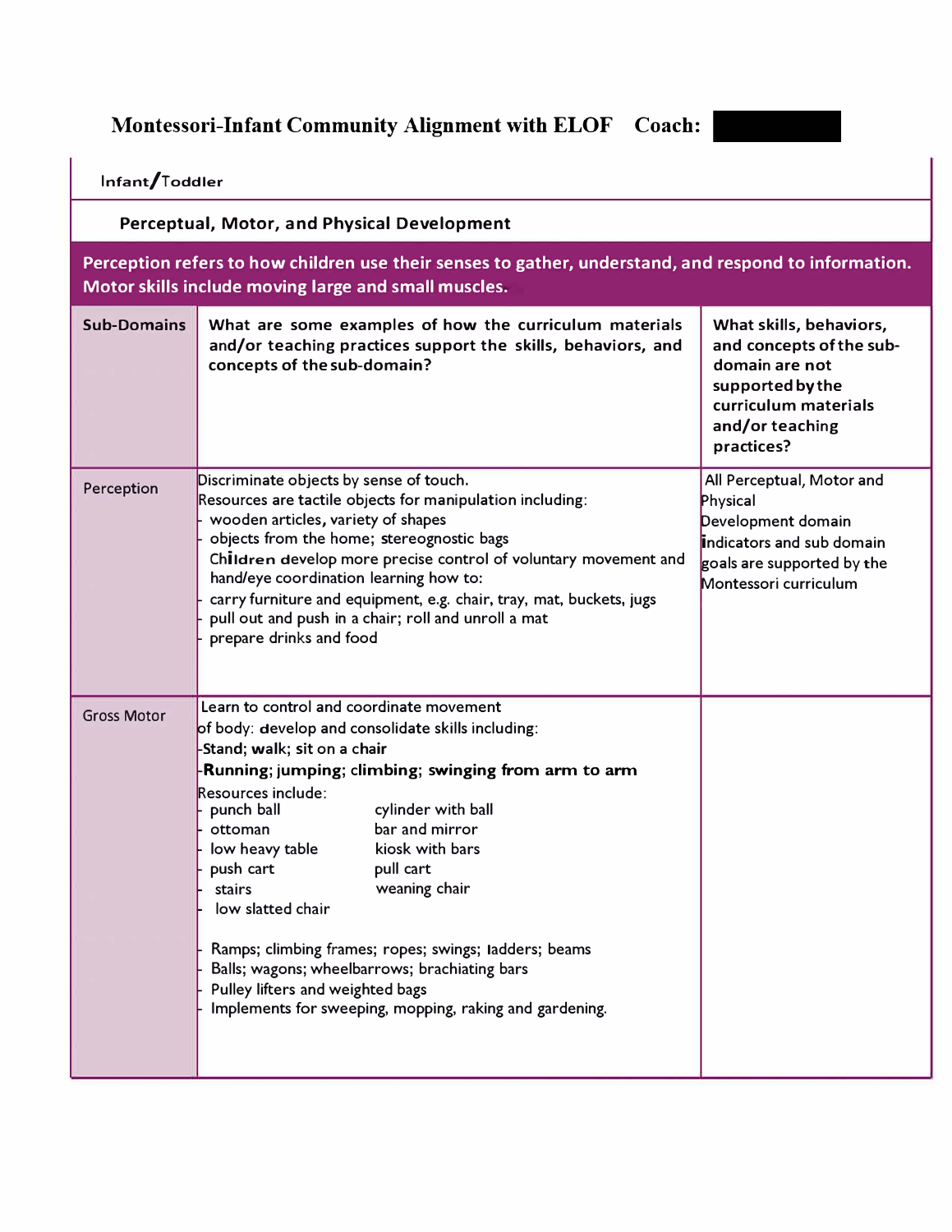| <b>Fine Motor</b>                | Explore and develop the capacities of the hand grasp and fine motor<br>control<br>Resources include:<br>containers to open and close; peg box; balls<br>preparing food; sand play; cutting with scissors<br>beads for stringing<br>box with different shapes for mailing<br>slotted box and chips<br>puzzles<br>range of fastenings<br>objects for opening and closing<br>sewing<br>materials and implements for cutting and gluing.                                                                                                                                                                                                                                                                                   |  |
|----------------------------------|------------------------------------------------------------------------------------------------------------------------------------------------------------------------------------------------------------------------------------------------------------------------------------------------------------------------------------------------------------------------------------------------------------------------------------------------------------------------------------------------------------------------------------------------------------------------------------------------------------------------------------------------------------------------------------------------------------------------|--|
| Health, Safety,<br>and Nutrition | Food preparation and eating<br>Toileting-Resources include:<br>accessible toilet matched to children's size and level of independence<br>adult support<br>Dressing and undressing<br>storage hooks/cubbies and furniture matched to children's size and<br>strength<br>grooming area with mirror matched to children's size<br>dressing frames for learning how to use buttons, zips and Velcro<br>Care of the environment (indoor and outdoor) activities include:<br>dusting; cleaning mirrors and windows; polishing wood<br>washing cloths; washing and drying dishes; sweeping<br>beating rugs; scrubbing tables<br>role-modelling by adults and more expert children<br>cleaning up spills<br>caring for animals |  |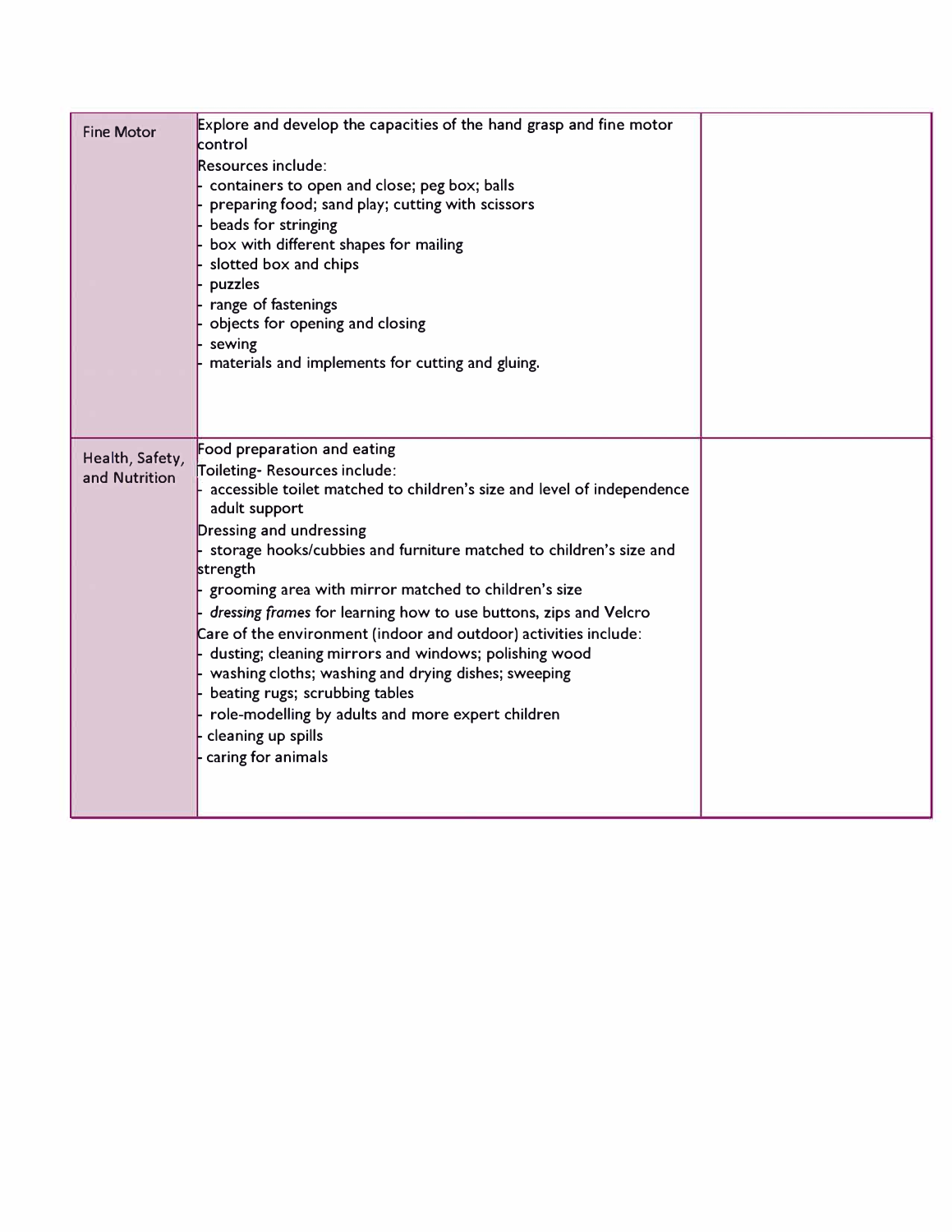**1. Give some examples of curriculum materials and/or teaching practicesthatstaff use to supportthe differentdevelopmental levelsof children in these sub-domains.**

**2. Do curriculum materials and/or teaching practices provide an appropriate level of challenge to support all children asthey reach the next developmentalstage in each of the sub-domains? If so, give some examples. If not, what might you do to adjust the level of challenge?**

**What are some ways you can strengthen the curriculum and/or teaching practices in sub- domains that are not fully addressed? (Keep in mind that you can refer to this implementation guide for more ways to strengthen the curriculum .)**

## **Perceptual, Motor and Physical Development**

## **1.\*Examples of curriculum materials and/or teaching practices**

**2. \*\* Level of challenge to Support all children**

| Manipulatives/Fine<br>Motor | 1<br>$\overline{\mathbf{c}}$<br>3<br>$\overline{4}$ | Language: a, b, c, d<br>Assembling / Disassembling<br>a. wrist<br>b. Finger tips<br>Following sequence of steps<br>Independent repetition                                                                         | Peg board-1b (colors)<br>Gradated car puzzle-2<br>Bead stringing-3<br>Sewing-4             |
|-----------------------------|-----------------------------------------------------|-------------------------------------------------------------------------------------------------------------------------------------------------------------------------------------------------------------------|--------------------------------------------------------------------------------------------|
| <b>Puzzles</b>              | 1<br>$\overline{2}$<br>3<br>4<br>5                  | Taking pieces out and setting them<br>around the board<br>Language: a, b, c, d<br>Matching pieces to board through<br>trial and error<br>Identifying pieces by sight<br>Fine Motor:<br>a. wrist<br>b. Finger tips | <b>Transportation Puzzle-1</b><br><b>Wild Animals Puzzle-2</b><br><b>Fruits Puzzle-3</b>   |
| Movement/Gross<br>Motor     | $\mathbf 1$<br>$\mathbf 2$<br>3                     | Development of Equilibrium<br>Control and Coordination of Body<br>Movement<br>Free movements<br>a. Language<br>b. Presentation<br>c. Following sequence with help<br>d. Following sequence independently          | <b>Balance Bean-1</b><br>Kicking Ball-2<br><b>Climbing Structure-1</b><br>Dance to Music-3 |
|                             |                                                     |                                                                                                                                                                                                                   |                                                                                            |
| <b>Food Preparation</b>     | 1                                                   | Presentation - Language: a, b, c, d                                                                                                                                                                               | Orange Peeling-1c                                                                          |